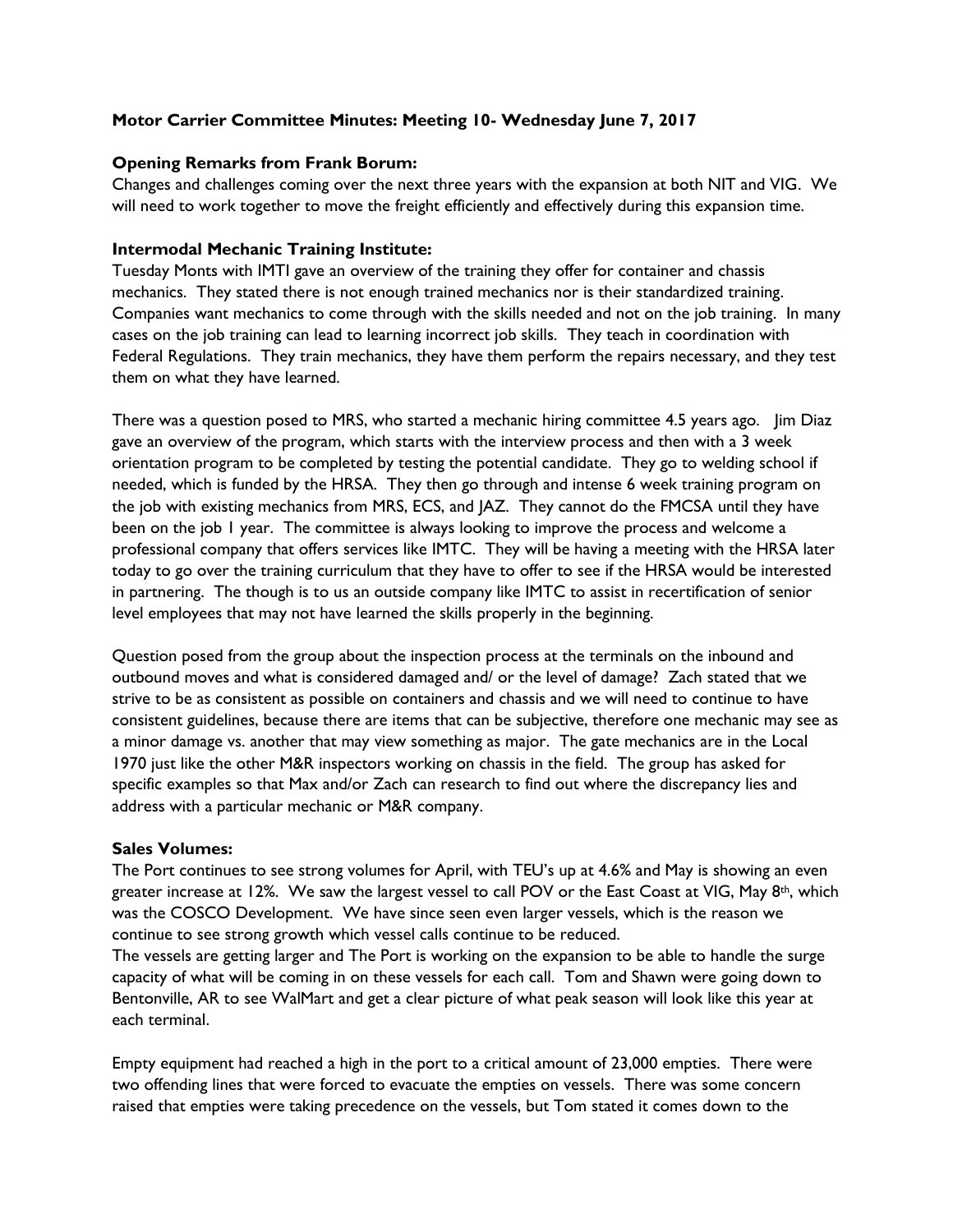Alliances on the vessels with one carrier not have loaded containers, so they took additional empty equipment. Levels have been reduced to a much more manageable level of around 15,000 empties on the terminals. The ocean carriers pay a storage fee and it was stated that they now incur a second tier storage fee, if they go over their benchmark by 30%.

The Hanjin empties are at 200 on the Port, so not as much of a concern as they were in months past. The lines paid motor carriers to dray their empties for evacuation and they did so by the tune of 10,000 containers.

## **Green Operator Program:**

Kit gave an updated on the Green Operator program and stated that 425 trucks have been replaced and millions of dollars have been expended- to be able to give them a more reliable vehicle. They will be phasing out incentives for 2007-2009 engines, but there is an updated rebate which will be up to 30K, for 2010 or newer emission engine or half of the cost of the vehicle.

There was a question about who was an approved vendor? There is not an approved vendor list, but there are better vendors than others. Talk through with Susan to see the good and bad experiences that she has witnessed and/ or speak with Danny Glover at GTL who has had interaction with some good vendors on this program. Some vendors will wait for the grant to come through as your down payment, which is helpful to the motor carriers looking at participating. There was also a question about the "The Green Operator lane" which was present on the facilities in times past, but is not in the plans right now with the expansion projects that are going on. That is not to say that it will not be looked at again in the future.

### **PRO-PASS/ North Gate/ Reservation System:**

We were shown aerial photos of the new north gate which shows large changes from the "sneak peak" tour last month to now. The motor carriers will experience separate inbound and outbound lanes at this gate that are not interchangeable. A checker and a mechanic will be viewing the interchange remotely as they do for the main gate now. If the driver does not have the new RFID tag, they will receive a message after the inbound portal but before the inbound gate which will direct him to DA, to the right of the lanes at inbound gate. There will be clear signage when entering the North Gate, which will direct them through a cutout to get to the North Zone or make a right onto Railroad Ave. to proceed to the South Zone. Either gate can handle transactions for North or South transactions.

There will be new strad rows on the North side of the terminal, which opened up when they moved a one lane road that takes you to the berth.

There was a question about new gates adding congestion on terminal. Max Sanders stated that the "hot" spot will be monitored and will have additional equipment sent there to reduce congestion.

There was a question about how to enter the port police building. You will need to drive around the building and then park in the front of the police station. If there is a problem with the container or chassis, Lane 16 will be for those drivers as well as OOG equipment. There was a question about the CSA at NIT and what is the future for that area. That will be the new queueing area for the south zone expansion project. The CSA will move to the location on the North side of the terminal, which was the NCY of years past.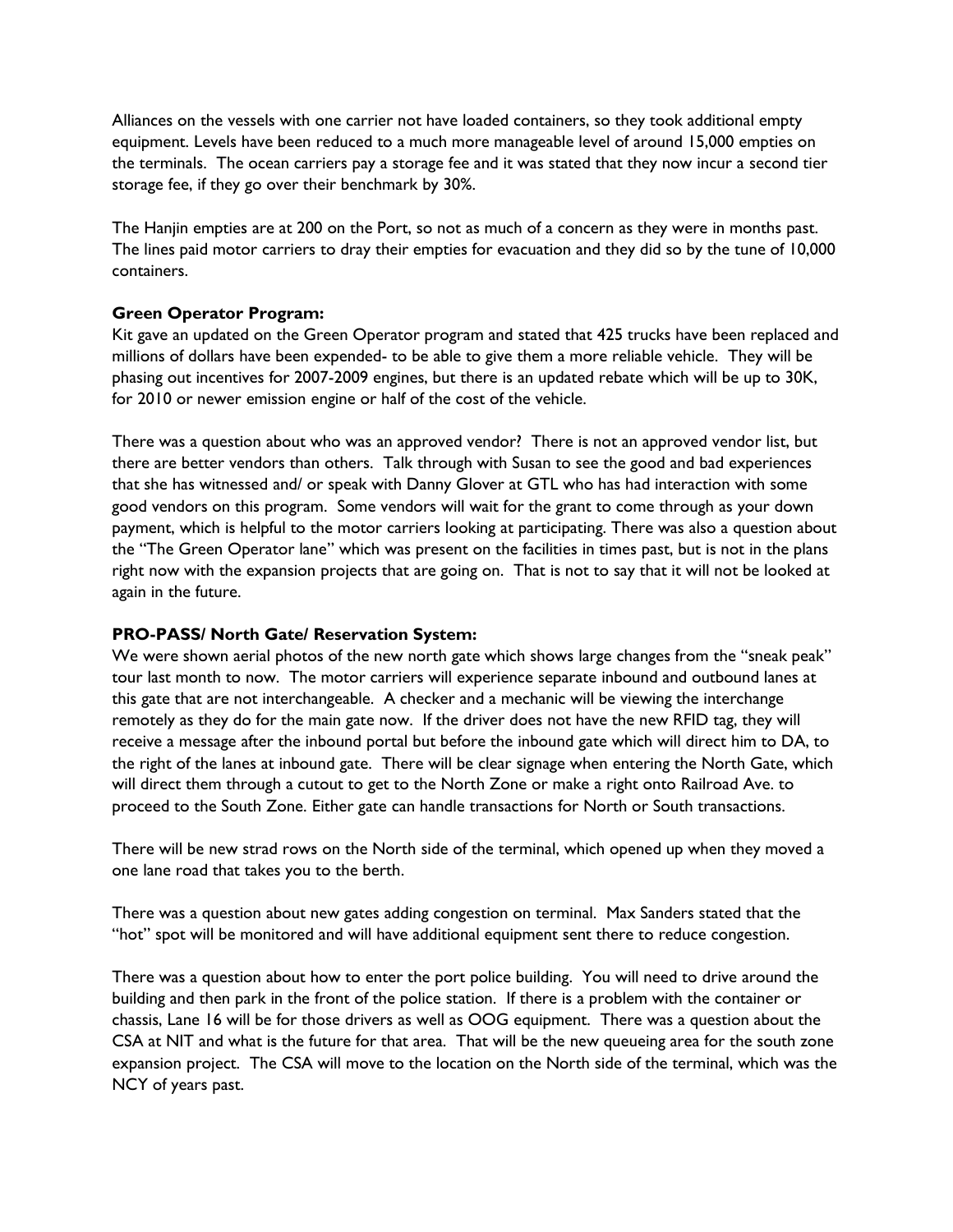By the end of the year, there will be the access to NIT with the I-564 connector. It was also discussed that there will be **no access to Hampton Blvd. from the North Gate or from The North Gate to Hampton Blvd**. The I-564 connector will give access to the Naval Base or the NIT North Gate

PRO-PASS numbers are strong, but hoping to see a large increase over the next few weeks. We are seeing increases every single day, but we want to reiterate that when the north gate opens, the only way you can enter is with the new RFID tag.

If an OTR driver goes to North Gate and does not have a tag, the system will have a way to facilitate that driver. This will help facilitate drivers that do not come to the Port very frequently. There are currently 7 companies entered into the lottery drawing for the ribbon cutting ceremony which will be held on Monday June 26, 2017.

The Reservation System was previously through the e-modal system, but now it will be through the PRO-PASS site and we will hopefully be rolling that out in the upcoming weeks.

Question: will the reservation system be able to determine if all reservations happen to be in the same stack? The answer is YES, it is a flexible system that will be able to limit the amount of reservations in any hour that will be in a zone or stack, etc. (NIT vs. VIG).

Question: When will the program be expanded to the other facilities? We should know this soon.

Max Sanders stated that there will be a bobtail lane at the CSA in the interim, until it moves to the North side of the terminal.

Art Ellermann stated that there is a bid out now for triaxles, to bring them into HRCP for lease by the Motor Carriers. They are also looking at removing 300 older pieces of equipment with upgrades including radial tires and LED lights.

Question: Motor Carriers confused how the 10 trip rule works at the terminals? Mark Higgings shared that the 10 trip rule was specific to VIG when that facility opened, but once all the facilities are on the same operating system, there will be that visibility in the system to make the 10 trip rule work as designed. We will address the 10 trip rule in future, before the next meeting

**PMT Update**: Zach stated that two newer RTG's sent to PMT and they can deploy 5 at any given time. There was paving done as well to improve the driver's experience. They will continue to increase signage and boots on the ground to direct the motor carriers on the facility. He reiterated that they are seeing great participation from 6-8 am, stating that 1/3 of the total moves for that facility can come through during that time.

Question about additional hours? Zach wanted to get an idea where additional hours would be the most beneficial? They stated that weekend hours may be good to have at PMT. He stated that Thursdays and Fridays they do not deploy all 5 RTG's, but Monday and Tuesday they do, since it all depends on how the vessels We can deploy all if necessary and will continue to monitor.

Zach is interested to know how things are going and will work on getting a map out to show the layout of the land at PMT. We can work on a handout as well to give the drivers at the gate, or may just be better to have the link on the POV website. PMT specific turn times are posted on the website. We